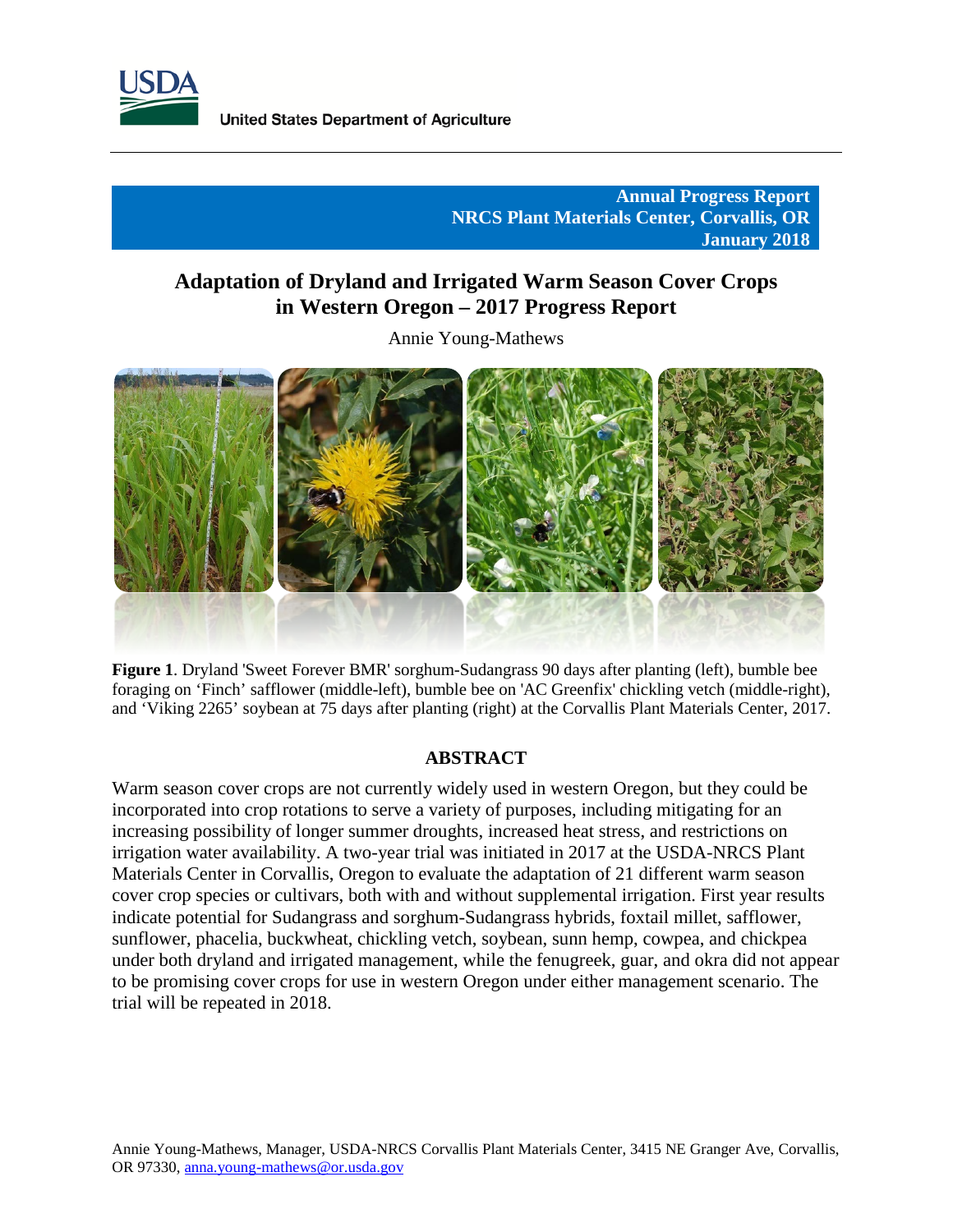#### **INTRODUCTION**

Warm season cover crops are not currently widely used in western Oregon, but they could be incorporated into crop rotations to serve a variety of purposes including adding diversity of plant functional groups to enhance soil health, providing weed/pest suppression, enhancing pollinator/beneficial insect habitat, fixing nitrogen, producing biomass to improve soil organic matter, and filling short periods between commercial crops (Clark, 2007). Current recommendations from Oregon State University only include two warm season cover crop species, buckwheat and Sudangrass (Sattell and Dick, 1998). However, there are many other commercially available warm season forage or cover crop species/cultivars commonly grown in other parts of the United States that are potentially adapted to western Oregon's Mediterranean climate. Table 1 summarizes agronomic requirements and tolerances of 18 warm season cover crops with potential for use in Oregon, discussed in further detail below.

The adaptation and use of Sudangrass or sorghum-Sudangrass hybrids (*Sorghum bicolor* ssp. *bicolor* x *S. bicolor* ssp. *drummondii*) and buckwheat (*Fagopyrum esculentum*) is well documented for western Oregon (Clark, 2007; Sattell and Dick, 1998). Sudangrass and sorghum-Sudangrass hybrids are warm season grasses known for their tremendous biomass production and the ability of their dense root systems to break up subsoil compaction (Clark, 2007; Sattell and Dick, 1998; UC SAREP, 1999). Buckwheat is a broadleaf whose rapid germination in 3 to 4 days produces a quick canopy cover effective at smothering weeds, and its abundant bloom 30 to 45 days after planting provides high quality nectar forage for honey bees and other beneficial insects (Clark, 2007; Opplinger et al., 1989; Sattell and Dick, 1998; UC SAREP, 1999).

Initial trials at the Corvallis Plant Materials Center (PMC) in 2015-2016 indicated that in addition to sorghum-Sudangrass and buckwheat, the following species appeared well adapted to the Willamette Valley as summer cover crops under irrigation: lacy phacelia (*Phacelia tanacetifolia*), safflower (*Carthamus tinctorius*), sunflower (*Helianthus annuus*), teff (*Eragrostis tef*), and pearl millet (*Pennisetum glaucum*) (Young-Mathews, 2017). Phacelia is a broadleaf with moderate weed suppression and biomass production, and flowers that are highly attractive to pollinators and beneficial insects during its 4 to 6 week bloom period (Green Cover Seed, 2017; Kilian, 2016). Safflower is a broadleaf plant with a deep taproot capable of mining moisture and nutrients below the rooting zone of many crops, and prolific blooms in late summer that attract pollinators and beneficial insects (Green Cover Seed, 2017; Oelke et al., 1992). Sunflower, like safflower, is slow to establish initially, so may be more prone to weed pressure than more vigorous crops like buckwheat and Sudangrass, but produces substantial biomass and abundant pollen for bees and beneficial insects (Green Cover Seed, 2017; Putnam et al., 1990). Teff is a quick-growing, fine-leaved, warm season C4 grass that produces high quality forage that is especially prized as horse feed (Barenbrug, 2011; Roseberg et al., 2005; Skerman and Riveros, 1990). Fertilization and nitrogen trials on teff in Medford, Oregon showed no effect of N fertilization on forage yield and optimal yield/quality with moderate irrigation (about 8 inches over the 70 days from planting to first cutting) (Roseberg et al., 2005). Pearl millet is a quickgrowing, C4 forage grass that is used for abundant biomass production, to break up soil compaction with its deep root system, and in rotation to control root-lesion nematodes (Oelke et al., 1990; Sheahan, 2014b). Foxtail millet (*Setaria italica*) is another quick-growing, warm season C4 forage grass with high water-use efficiency that is good for biomass production and weed suppression (Oelke et al., 1990; Sheahan, 2014a).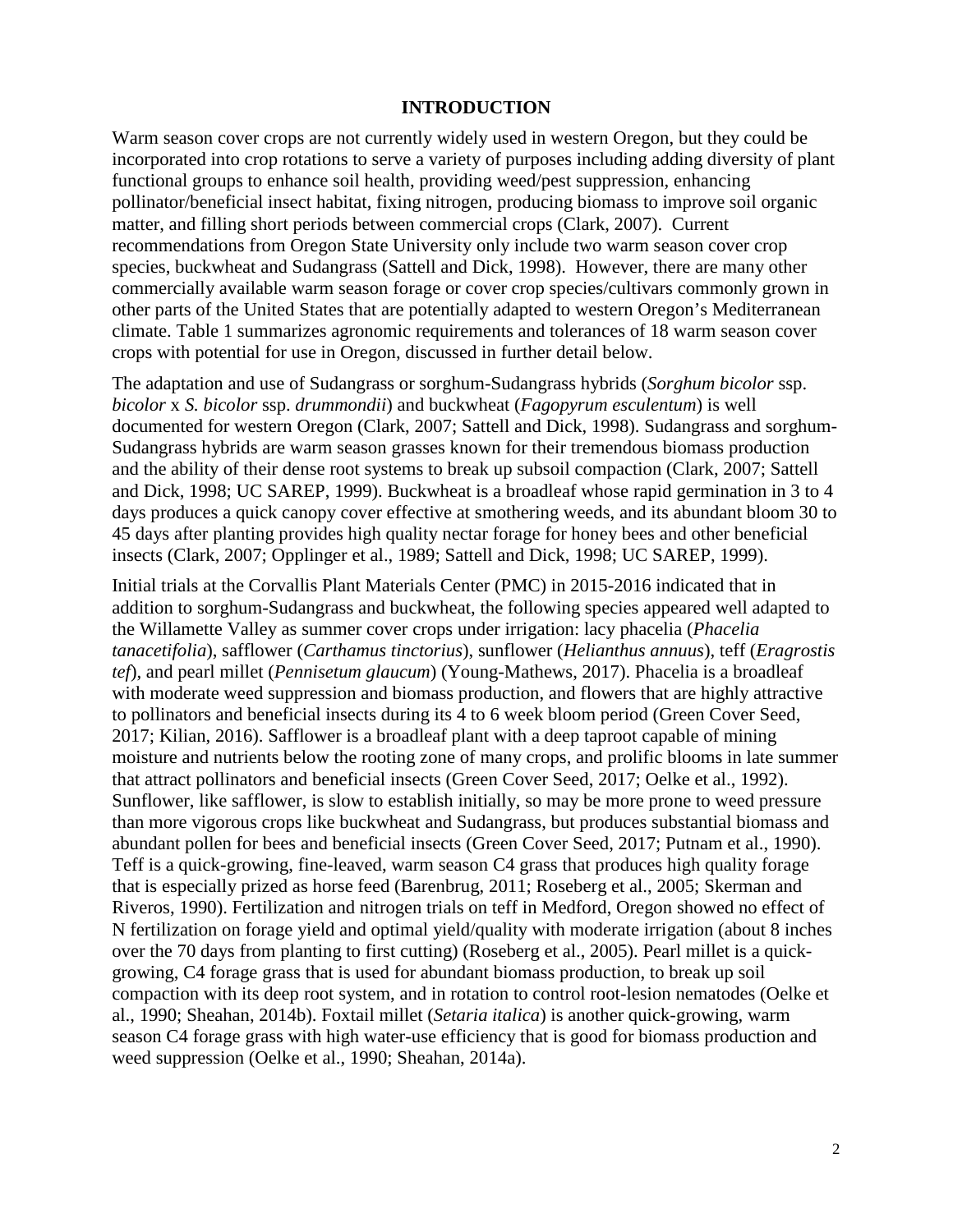|                                                                                |             | Min.                               |        |                |           |                |                                           |                         |
|--------------------------------------------------------------------------------|-------------|------------------------------------|--------|----------------|-----------|----------------|-------------------------------------------|-------------------------|
|                                                                                | pH          | germ.                              | Water  | <b>Drought</b> | Low fert. | <b>Seeding</b> |                                           |                         |
| <b>Crop</b>                                                                    | range       | temp.                              | use    | tolerance      | tolerance | rate lb/ac     | Best soil type                            | References <sup>1</sup> |
| buckwheat                                                                      | $5.0 - 7.0$ | 45F                                | low    | fair           | good      | 40-70          | wide range                                | 4, 27, 31, 35           |
| chickling vetch                                                                | $\ast$      | $\ast$                             | low    | very good      | very good | $35 - 70$      | wide range, tolerates waterlogging        | 3, 12, 13, 15           |
| chickpea                                                                       | $6.0 - 9.0$ | 45F                                | low    | very good      | good      | 75-150         | well-drained, fertile, sandy-loam         | 11, 12, 26              |
| cowpea                                                                         | $4.5 - 7.5$ | <b>58F</b>                         | medium | good           | excellent | 30-90          | well-drained, sandy loam, acid to neutral | 4, 35                   |
| fenugreek                                                                      | $5.3 - 8.2$ | 60F                                | medium | good           | $\ast$    | 15-24          | well-drained, rich                        | 7, 8, 16                |
| foxtail millet                                                                 | $5.5 - 7$   | 65F                                | medium | good           | fair      | $15-20$        | well-drained, loamy                       | 12, 23, 32              |
| guar/cluster bean                                                              | $7.0 - 8.0$ | 70F                                | medium | good           | good      | $5 - 12$       | well-drained, fertile, med-text.          | 12, 37                  |
| mung bean                                                                      | $6.2 - 7.2$ | 60F                                | medium | good           | good      | $15 - 30$      | well-drained, fertile, sandy-loam         | 9, 12, 25               |
| okra                                                                           | $6.0 - 7.0$ | 75F                                | medium | fair           | low       | 7              | well-drained, sandy loam                  | 10, 12                  |
| pearl millet                                                                   | $5.5 - 7$   | 54F                                | medium | good           | fair      | $12 - 15$      | well-drained, loamy                       | 12, 23, 33              |
| phacelia                                                                       | $5.5 - 8.5$ | 40F                                | medium | fair           | fair      | $4 - 12$       | well-drained, fertile, light-text.        | 12, 19                  |
| safflower                                                                      | 6           | 40F                                | high   | very good      | *         | $12 - 25$      | well-drained, fertile                     | 12, 24                  |
| sesame                                                                         | $5.6 - 7$   | <b>70F</b>                         | medium | very good      | $\ast$    | $1 - 3$        | well-drained, fertile, med-text., neutral | 12, 28                  |
| soghum-Sudangrass                                                              | $6.0 - 8.0$ | 60-65F                             | medium | excellent      | good      | $20 - 60$      | wide range                                | 4, 12, 31, 35           |
| soybean                                                                        | $6 - 7.7$   | 60F                                | medium | fair           | good      | 50-65          | wide range                                | 12, 22                  |
| sunflower                                                                      | $5.7 - 8$   | 40F                                | high   | fair           | $\ast$    | $3 - 8$        | well-drained                              | 12, 29                  |
| sunn hemp                                                                      | $5.0 - 8.4$ | 60F                                | medium | good           | very good | 18-50          | well-drained, acid                        | 12, 18, 35              |
| teff                                                                           | $6 - 8$     | 65F                                | medium | good           | fair      | $5 - 22$       | well-drained, sandy loams                 | 2, 12, 30, 34           |
| $\cdots$<br>$\mathbf{1} \times \mathbf{1} \times \mathbf{1} \times \mathbf{1}$ |             | $\sim$ $\sim$ $\sim$ $\sim$ $\sim$ |        |                |           |                |                                           |                         |

**Table 1**. Summary of warm season cover crop agronomic traits from available literature: soil pH range, minimum germination temperature, relative water use, drought tolerance, low fertility tolerance, range of recommended drilled seeding rates, and best soil type.

\*No data available; 1 See Literature Cited below.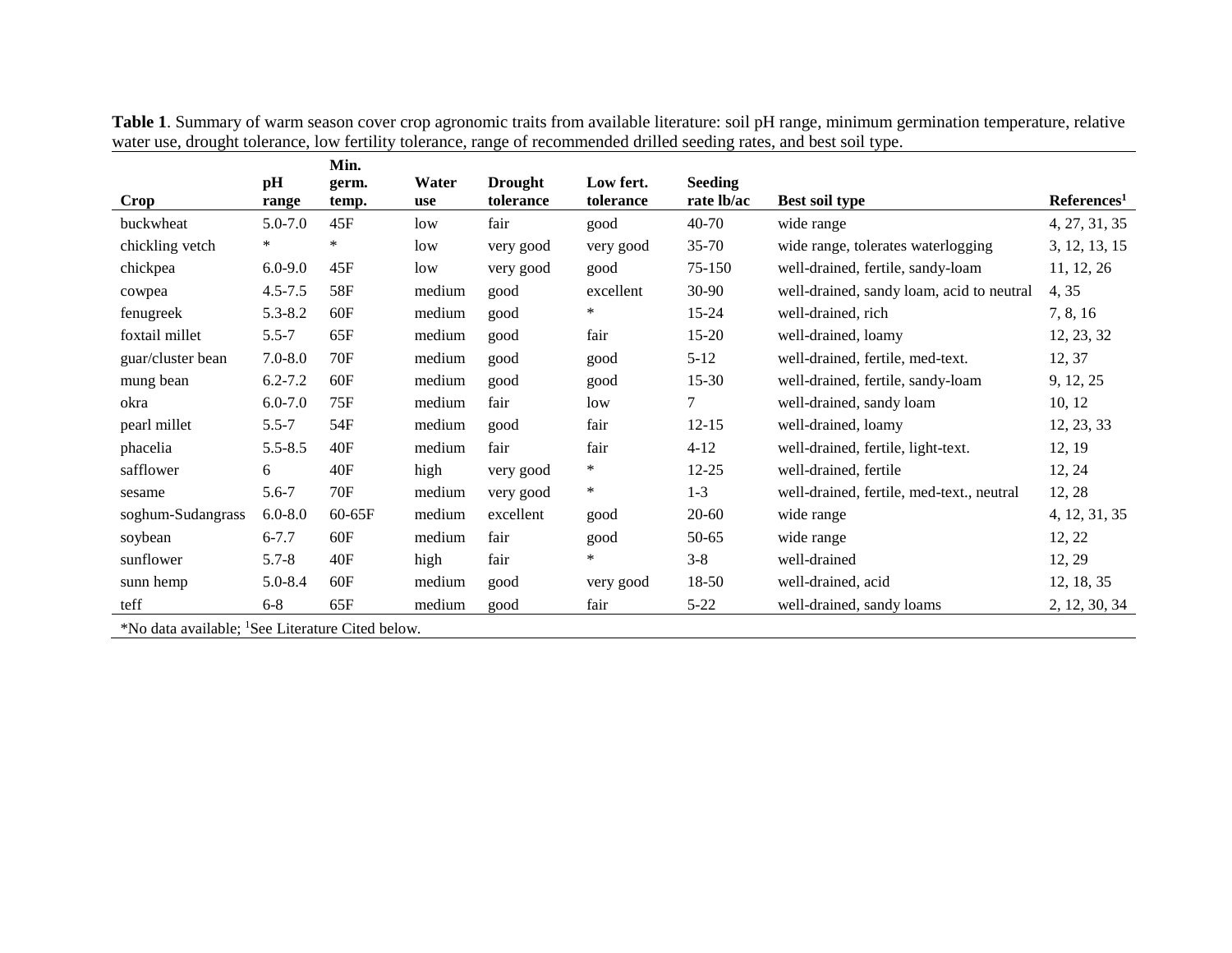Performance of legumes in the 2015-2016 Corvallis PMC trial, including sunn hemp (*Crotalaria juncea*), soybean (*Glycine max*), and cowpea (*Vigna unguiculata*), was less impressive, with slower germination, lower vigor, and more susceptibility to weeds and disease, but eventual biomass production was comparable to the other forbs in the trial (Young-Mathews, 2017), and their importance as nitrogen-fixers warrants further attention. Chickling vetch (*Lathyrus sativus*), a cool season legume included in 2014-2015 fall- and spring-planted trials at the Corvallis PMC, also showed some promise for biomass production and pollinator habitat (Young-Mathews, 2016). The chickling vetch suffered some winter damage in that trial, but its documented adaptation to drought, poor soils, and waterlogging (Campbell, 1997; Hearne, 2012; Heuzé et al., 2016) make it a good candidate for a non-irrigated summer cover in western Oregon. Chickpea (*Cicer arietinum*) is another drought-tolerant, cool season legume that is grown in the summer in northern regions of the U.S. and southern Canada (Fleury, 2016; Oplinger et al., 1990). Other potentially interesting drought-tolerant, warm season legumes grown as specialty crops in other parts of the U.S. include guar (*Cyamopsis tetragonoloba*) (Undersander et al., 1991), fenugreek (*Trigonella foenum-graecum*) (Darby, 2004 and 2006; Islam, 2013), and mungbean (*Vigna radiata*) (Delate, 2013; Oplinger et al., 1990).

Okra (*Abelmoschus esculentus*) is a warm season broadleaf recommended as a component of cover crop mixes in the Midwest for its durable residue and flowers that attract beneficial insects (Green Cover Seed, 2017). Sesame (*Sesamum indicum*) is another warm season broadleaf that is drought-tolerant, said to help control some nematodes, and may attract beneficial insects (Oplinger et al., 1990).

Some farms in western Oregon do not have access to irrigation, while others have had their water rights cut off early in the summer over the last several years due to severe drought (Montesano, 2015). Current climate models predict a 10–15% decrease in summer rainfall in western Oregon over the next 50 years, along with a 2.0‒2.5 inch increase in potential summer evapotranspiration, as well as decreased irrigation water availability from snowmelt-fed systems in the Cascade Range (Dalton et al., 2017). Dryland cover crops may be a way for farms to mitigate for this increasing possibility of longer summer droughts, increased heat stress, and restrictions on irrigation water availability. The objective of this study was to evaluate the adaptation of different warm season cover crop species/cultivars in the Willamette Valley of western Oregon, both with and without supplemental irrigation.

# **MATERIALS AND METHODS**

In 2017, we began the two-year trial at the USDA-NRCS Corvallis Plant Materials Center (PMC) in Corvallis, OR. Warm season cover crop species were selected for this trial based on a low to medium water use rating and/or a medium to high drought tolerance rating from available literature, and availability of seed on the commercial market. Seeding rates were based on the low end of the recommended seeding range from available literature. Cover crop species, cultivars, and seeding rates used in this trial are given in Table 2.

The soil type where the trial was planted is mapped as an Amity silt loam, 0–3% slopes, somewhat poorly drained. Results from soil samples collected on 19 April 2017 are given in Table 3 (Kuo Testing Labs, Othello, WA); since soil pH was above 6.0 in both fields, no additional lime was added. Climate data were collected from the Oregon State University Hyslop weather station approximately one mile from the field trial (Figure 2). Daily maximum and minimum air temperatures over the summer growing season averaged 82 and 52°F, respectively.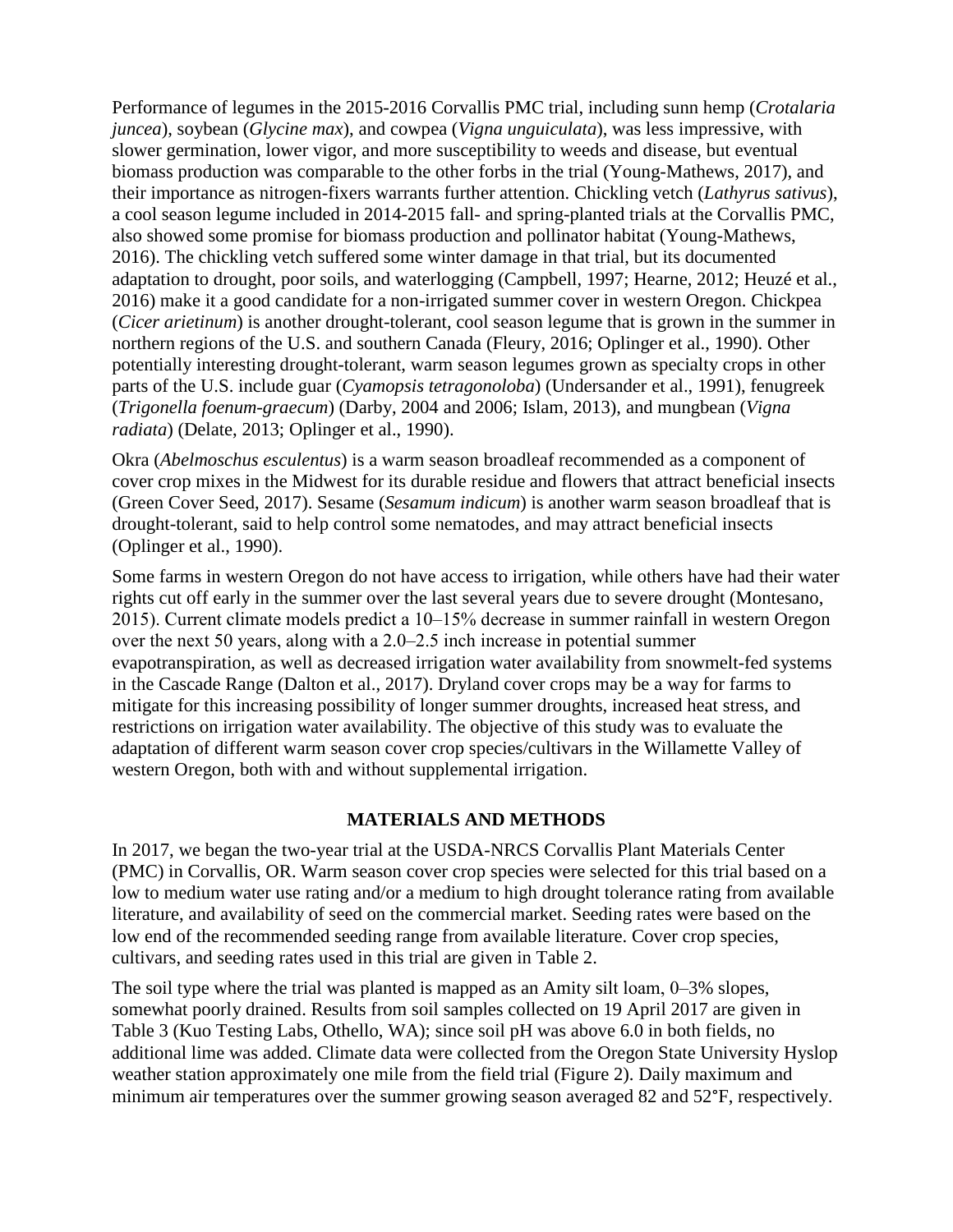**Table 2**. Warm season cover crop species, cultivars, average seeds per pound, and seeding rates for the adaptation trial at the Corvallis Plant Materials Center, 2017.

|                                      |                    |                            | <b>Crop</b> |           | rate (PLS*)    | <b>Drilled seeding</b> |
|--------------------------------------|--------------------|----------------------------|-------------|-----------|----------------|------------------------|
| <b>Species</b>                       | <b>Common Name</b> | <b>Cultivar</b>            | <b>Type</b> | Seeds/lb  | lb/ac          | seeds/ $ft^2$          |
| Abelmoschus esculentus               | okra               | Emerald                    | broadleaf   | 7,400     | $\overline{7}$ | 1.2                    |
| Carthamus tinctorius                 | safflower          | Finch                      | broadleaf   | 12,000    | 20             | 5.5                    |
| Fagopyrum esculentum                 | buckwheat          | Koma                       | broadleaf   | 15,000    | 40             | 13.8                   |
| Helianthus annuus                    | sunflower          | $VNS§$ (black oil)         | broadleaf   | 12,600    | $\overline{4}$ | 1.2                    |
| Phacelia tanacetifolia               | phacelia           | <b>VNS</b>                 | broadleaf   | 206,000   | $\overline{4}$ | 18.9                   |
| Sesamum indicum                      | sesame             | VNS (light seeded)         | broadleaf   | 152,000   | 3              | 10.5                   |
| Eragrostis tef                       | teff               | Excaliber                  | grass       | 1,475,000 | 5              | 169.3                  |
| Pennisetum glaucum                   | pearl millet       | Tifleaf 3                  | grass       | 56,000    | 12             | 15.4                   |
| Pennisetum glaucum                   | pearl millet       | K Graze (hybrid)           | grass       | 18,000    | 12             | 5.0                    |
| Setaria italica                      | foxtail millet     | Golden German              | grass       | 160,000   | 15             | 55.1                   |
| Sorghum bicolor ssp. bicolor $x S$ . |                    |                            |             |           |                |                        |
| bicolor ssp. drummondii              | soghum-sudangrass  | <b>Sweet Forever BMR</b>   | grass       | 17,000    | 30             | 11.7                   |
| Sorghum bicolor ssp. bicolor x S.    |                    |                            |             |           |                |                        |
| bicolor ssp. drummondii              | soghum-sudangrass  | <b>Sweet Six Dry Stalk</b> | grass       | 15,000    | 30             | 10.3                   |
| Sorghum bicolor ssp. drummondii      | Sudangrass         | Piper                      | grass       | 40,000    | 30             | 27.5                   |
| Cicer arietinum                      | chickpea           | Desi                       | legume      | 2,100     | 75             | 3.6                    |
| Crotalaria juncea                    | sunn hemp          | Tillage Sunn               | legume      | 8,000     | 25             | 4.6                    |
| Cyamopsis tetragonoloba              | guar/cluster bean  | Kinman                     | legume      | 15,000    | 5              | 1.7                    |
| Glycine max                          | soybean            | Viking 2265                | legume      | 2,500     | 50             | 2.9                    |
| Lathyrus sativus                     | chickling vetch    | <b>AC</b> Greenfix         | legume      | 2,800     | 50             | 3.2                    |
| Trigonella foenum-graecum            | fenugreek          | <b>VNS</b>                 | legume      | 31,000    | 15             | 10.7                   |
| Vigna radiata                        | mung bean          | <b>VNS</b>                 | legume      | 7,800     | 20             | 3.6                    |
| Vigna unguiculata                    | cowpea             | Iron & Clay                | legume      | 4,500     | 50             | 5.2                    |

\*pure live seed; § variety not stated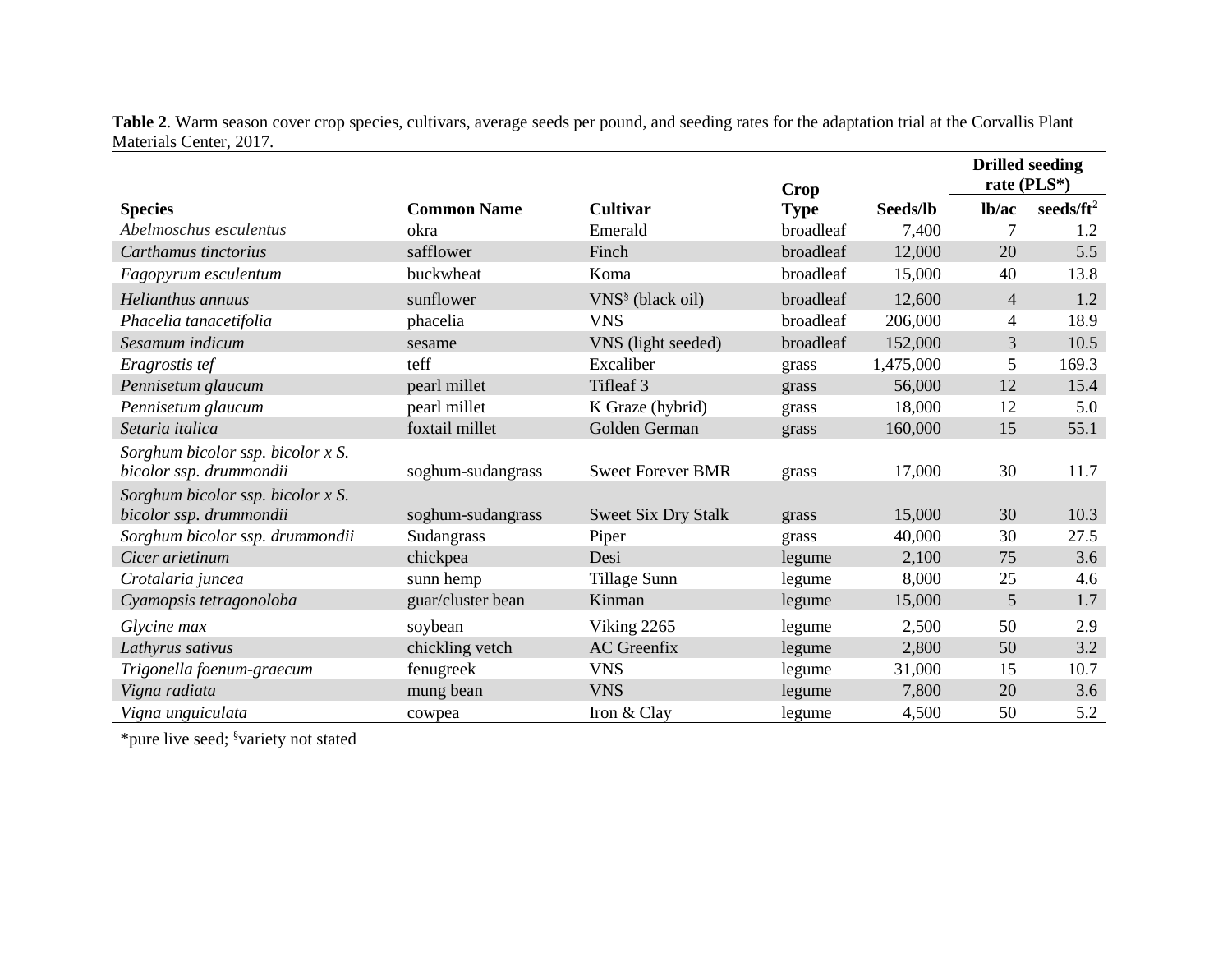**Table 3**. Soil test results from 0–6" samples of fields used for the warm season cover crop adaptation trial at the Corvallis Plant Materials Center, 2017.

| Field ID             |   | $pH$ OM $P(Bray)$ K |     | Ca                        | Mg  |
|----------------------|---|---------------------|-----|---------------------------|-----|
|                      | % | ppm                 |     | ppm $meq/100g$ $meq/100g$ |     |
| Dryland $6.1$ 2.53   |   | 78.                 | 227 | 8.4                       | 0.5 |
| Irrigated $6.2$ 3.81 |   | - 58                | 213 | 91                        | 0.6 |

Daily maximum and minimum soil temperatures at 4-inch depth averaged 79 and 69°F, respectively. Precipitation totaled 1.84 inches while evaporation totaled 32 inches, and there was a total accumulation of 2296 growing degree days between 24 May and 19 September, 2017. The fields were prepared by discing and rolling to produce a firm, well-prepared seedbed. All crops were drill-seeded in 4 replicate 5 x 20-ft plots with a Hege cone seeder (Wintersteiger Inc., Salt Lake City, UT) on 6-inch row spacing at a depth of about 1 to 2 inches (into moisture). Plots were planted on 24 May 2017, after our last frost date (May 15th). All legume seeds were inoculated with the appropriate rhizobia prior to planting.

All non-legume plots were broadcast fertilized with 60 lb N/ac as urea (46-0-0) on 10 July 2017, once their true leaves had emerged, and the irrigated plots received about 1 inch of sprinkler irrigation every two weeks, as needed, from June through September. Plots were hand-weeded once during the growing season to prevent excessive weed competition.

Germination/emergence was scored in each plot approximately every 7 days for the first four weeks after planting using the following scale:  $0 = poor \times 25\%$  germination),  $1 = moderate \times 25$ -65% germination),  $2 = \text{good } (66-85\% \text{ germination})$ ,  $3 = \text{excellent } (\text{>85\% germination})$ . Every 15 days, all plots were rated for the following: vigor (general health and growth, rated on a scale of 1‒5, where 1=poor and 5=excellent); disease (visual estimate of foliar diseases, rated from 0‒5, where 0=no damage and 5=severe damage); pests (visual estimate of insect damage, rated from 0‒5, where 0=no damage and 5=severe damage); and canopy cover (visual estimate of the percentage of ground covered by the plant, estimated to the nearest 10%).

Bloom period was monitored and the date of 50% bloom was recorded. When plants reached 50% bloom, aboveground biomass samples were clipped at ground level from 0.5 x 1.0-m subplots in the center of each plot. Aboveground biomass samples were oven dried at 120°F to a steady weight (Undersander et al., 1993) and dry matter biomass was calculated on a pound per acre basis. Plant height measurements (height of lush canopy growth, not including blooms or inflorescences) were taken from 5 random locations in each plot at the time aboveground biomass was harvested. Dried biomass of each legume species was composited into a dryland and an irrigated sample and analyzed for total Kjeldahl nitrogen (TKN) (Kuo Testing Labs, Othello, WA). Plant available nitrogen in the aboveground biomass was calculated according to Andrews et al. (2010).



**Figure 2**. Maximum and minimum daily air temperatures and soil temperatures at 4-inch depth at Corvallis Plant Materials Center, 2017.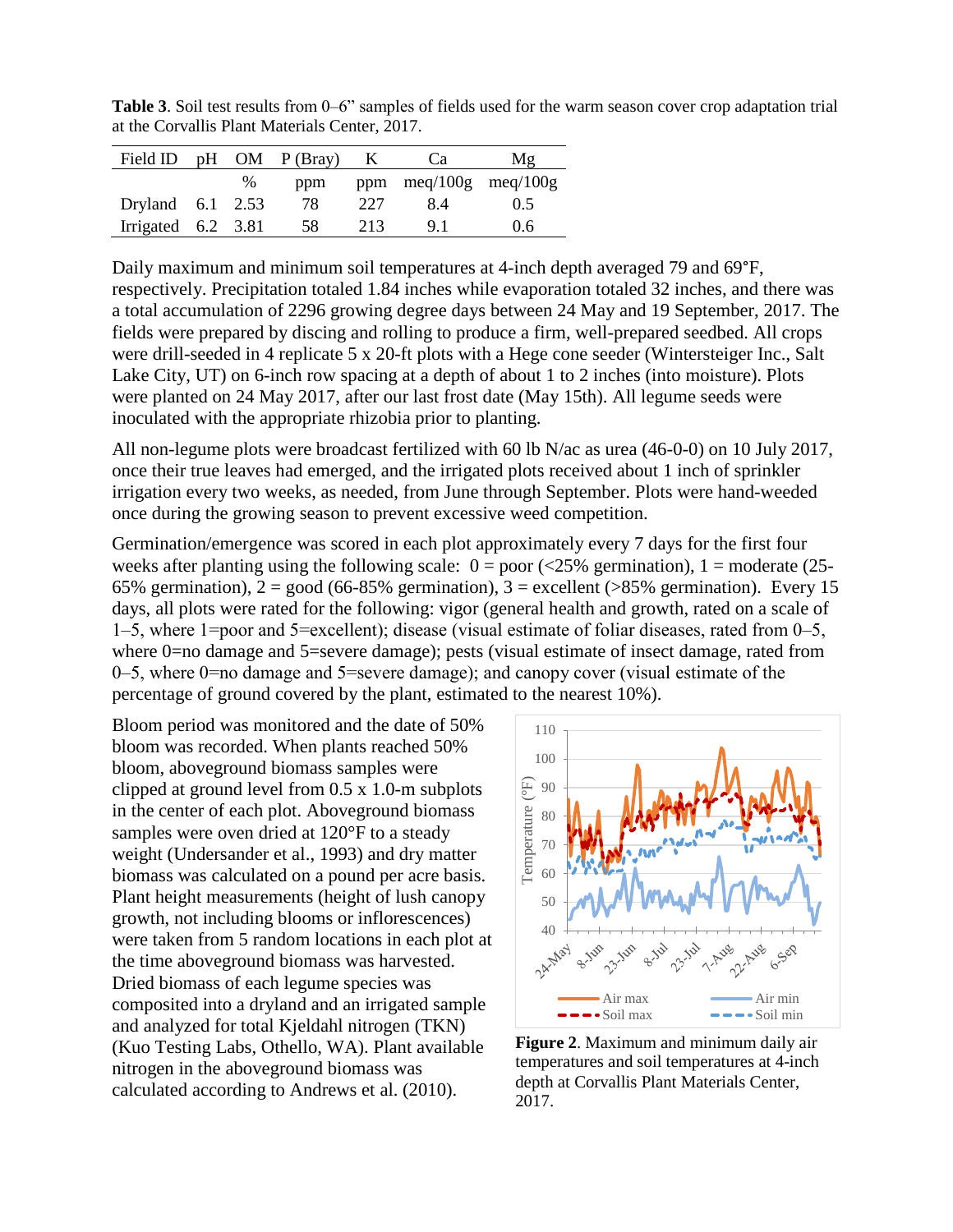The 2-way factorial experimental was arranged as a randomized complete block design with 4 blocks (replications) of each crop variety (6 broadleaves, 7 grasses, and 8 legumes) at two levels of water management (dryland and irrigated); block 1 was arranged by crop type for demonstration/training purposes. Results were analyzed in Statistix 10 (Analytical Software, Tallahassee, FL) using the factorial analysis of variance procedure (AOV) and Kruskal-Wallis one-way AOV within each crop type (grasses, legumes, and broadleaves). Mean separation was performed at α=0.05 by Dunn's or Tukey Honestly Significant Difference (HSD).

# **RESULTS AND DISCUSSION**

# *Broadleaves*

Of the broadleaves included in our trial, the buckwheat had the best germination and quickest establishment, with over 90% germination and 70% cover by 28 days after planting (DAP) (Table 4). Safflower had good germination and over 40% cover by 28 DAP, while the sunflower, phacelia, and sesame all had moderate germination, but provided less early cover. The smallseeded phacelia appeared to have been planted too deeply this year; its germination and cover were better in past irrigated trials at the Corvallis PMC (Young-Mathews, 2017). The okra did not perform well; it is reported to germinate and grow best at soil temperatures of 75-90°F (Hemphill, 2010), so our early summer soil temperatures in the low to mid-60's resulted in poor establishment and low vigor that made it more susceptible to pests and disease, and very little cover for the okra throughout the growing season, particularly in the stunted dryland plots. Sesame germination and growth were also slow, again likely due to low early summer soil and air temperatures; reported optimal daytime temperatures for sesame are 77-80°F and growth is reportedly reduced below 68°F (Oplinger et al., 1990). However, the sesame had low incidence of pests and disease, and with irrigation it ended up providing cover and dry matter biomass production similar to many of the other crops tested (Figure 3).

As might be expected, the dryland plots had less cover and shorter plant heights than the irrigated plots, but dry matter biomass production was only significantly lower for sunflower (Table 4, Figures 3 and 4). Buckwheat and safflower provided the most cover at maturity (50% bloom) in both irrigated and dryland plots at over 80% and 60% cover, respectively.

|                  |            |     | $Cover*$         |    | Germ         | 50%   |              |       |              |     |    |               |                    |             |              |                    |              |
|------------------|------------|-----|------------------|----|--------------|-------|--------------|-------|--------------|-----|----|---------------|--------------------|-------------|--------------|--------------------|--------------|
|                  |            |     | at $28$          |    | at $28$      |       | <b>Bloom</b> |       | Cover at 50% |     |    |               |                    |             |              |                    |              |
| Crop             | Variety    |     | DAP <sup>4</sup> |    | DAP          |       | <b>DAP</b>   |       | Bloom        |     |    |               | Vigor <sup>f</sup> | Disease $E$ |              | $Pests^{\text{f}}$ |              |
|                  |            |     |                  | %  |              | Irrig | Dry          | Irrig |              | Dry |    |               |                    |             |              |                    |              |
| okra             | Emerald    | 1.0 | $\mathbf{c}$     | 20 | d            | 76    | 72           | 2.3   | - b          | 1.3 | h. | $1.6^{\circ}$ | $\mathbf{c}$       | -1.8        | $\mathbf{a}$ | 3.4                | <sub>a</sub> |
| safflower        | Finch      | 4.3 | ab               | 74 | b            | 76    | 72           | 8.5   | a            | 6.3 | ab | 4.3           | a                  | 1.0         | b            | 1.9                | bc           |
| <b>buckwheat</b> | Koma       | 7.8 | a.               | 93 | a            | 44    | 44           | 8.8   | a            | 7.8 | a  | 4.7           | a                  | 0.9         | <sub>b</sub> | 2.0                | bc           |
| sunflower        | $VNS^{\S}$ | 2.0 | bc               | 56 | $\mathbf{c}$ | 76    | 76           | 6.3   | ab           | 4.3 | ab | 4.0           | a                  | 1.0         | ab           | 2.4                | ab           |
| phacelia         | VNS        | 3.3 | abc              | 51 | $\mathbf{c}$ | 61    | 61           | 7.8   | ab           | 4.8 | ab | 4.5           | a                  | 0.1         | $\mathbf{c}$ | $0.4^{\circ}$      | d            |
| sesame           | VNS        | 1.0 | $\mathbf{c}$     | 60 | bc           | 91    | 105          | 6.8   | ab           | 4.5 | ab | 2.6           | <sub>b</sub>       | 0.8         | b            | 1.6                | $\mathbf{c}$ |

**Table 4.** Average cover, germination, days to 50% bloom, vigor, disease, and pests for six warm season broadleaf cover crops in irrigated and dryland plots at the Corvallis Plant Materials Center, 2017.

\*Visual estimate of ground cover at 28 days after planting and cover at 50% bloom, where 1=<10% and 10=90 to 100%; <sup>¥</sup>Days after planting; <sup>£</sup>Vigor, disease, and pests rated on a scale from 0 to 5, where 0=low vigor or no pest/disease damage and 5=high vigor or extensive pest/disease damage. Reported values are averages of biweekly ratings from germination to 50% bloom for each species in irrigated and dryland plots. †Means in columns followed by the same letters are not significantly different at *P*<0.05; § Variety not stated.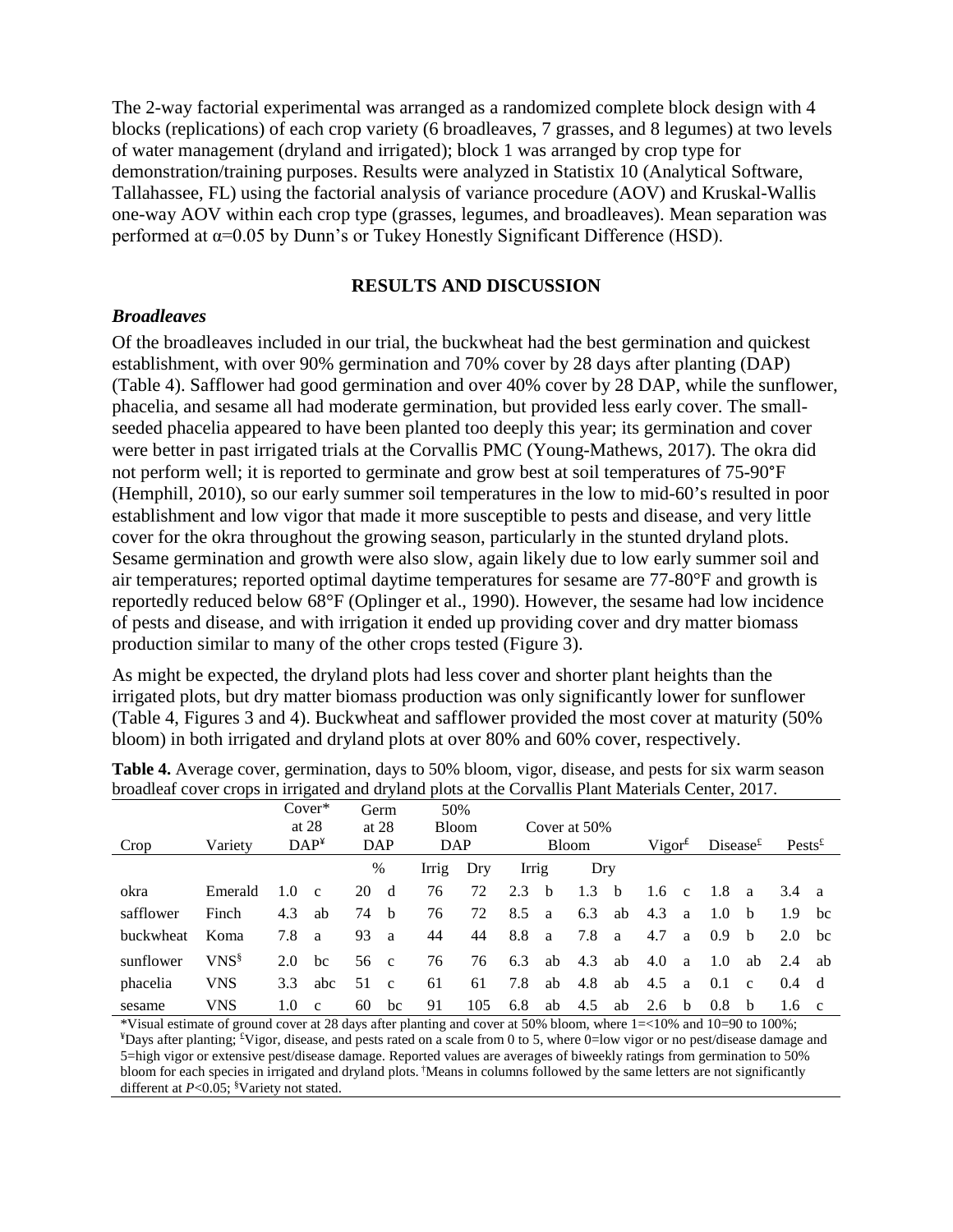

**Figure 3**. Average dry matter biomass production by six broadleaf warm season cover crops in irrigated and dryland plots at the Corvallis Plant Materials Center, 2017. Means with the same letters are not significantly different at *P*<0.05.



**Figure 4**. Average plant height at 50% bloom for six broadleaf warm season cover crops in irrigated and dryland plots at the Corvallis Plant Materials Center, 2017. Means with the same letters are not significantly different at *P*<0.05.

Sunflower produced the most biomass dry matter with irrigation, at about 5.5 tons/ac, while only sunflower and safflower produced more than 1.5 tons/ac biomass without irrigation (Figure 3). Incidence of pest and disease damage did not differ significantly between dryland and irrigated treatments. Phacelia had the lowest overall incidence of pest and disease damage, while okra had the highest (Table 4). At full bloom, the buckwheat, phacelia, and sunflower plots were abuzz with native bees and other insects, and the safflower also appeared fairly attractive to pollinators (Figure 1), while the sesame and okra had less blooms and few observed floral visitors.

### *Grasses*

The 'Golden German' foxtail millet and Sudangrasses had over 70% germination and the highest cover by 28 DAP at over 40% (Table 5). The extremely small-seeded 'Excaliber' teff had poor germination and lower cover and vigor throughout the study, likely due to being planted too deep, but had among the lowest pest and disease ratings. Teff has performed well in past irrigated trials at the Corvallis PMC when it was seeded closer to the soil surface (Young-Mathews, 2017). The teff and 'Piper' Sudangrass had the earliest maturity dates of the warm season grasses tested, at just over 60 DAP, possibly lending themselves to short rotations where quick cover and modest biomass production are the goals. Both pearl millet varieties had relatively low germination rates, low vigor, and among the highest ratings for disease and pest pressure, perhaps due to seeding depth, poor seed lots, or maladaptation to Corvallis growing conditions.

Even without irrigation, the Sudangrasses all provided over 80% cover by maturity, and the foxtail millet and Sudangrasses produced over 2.5 tons/ac biomass (Table 5, Figure 5). The 'Sweet Forever BMR' sorghum-Sudangrass grew over 4 ft tall and produced an impressive 6 tons DM/ac without irrigation, reaching over 7 ft tall and producing an outrageous 18 tons DM/ac with irrigation (Figures 5 and 6). This variety is photoperiod sensitive and thus had the latest maturity date, producing a quantity of biomass that would be fairly hard to manage for most growers. However, most recommendations are to mow, graze, or terminate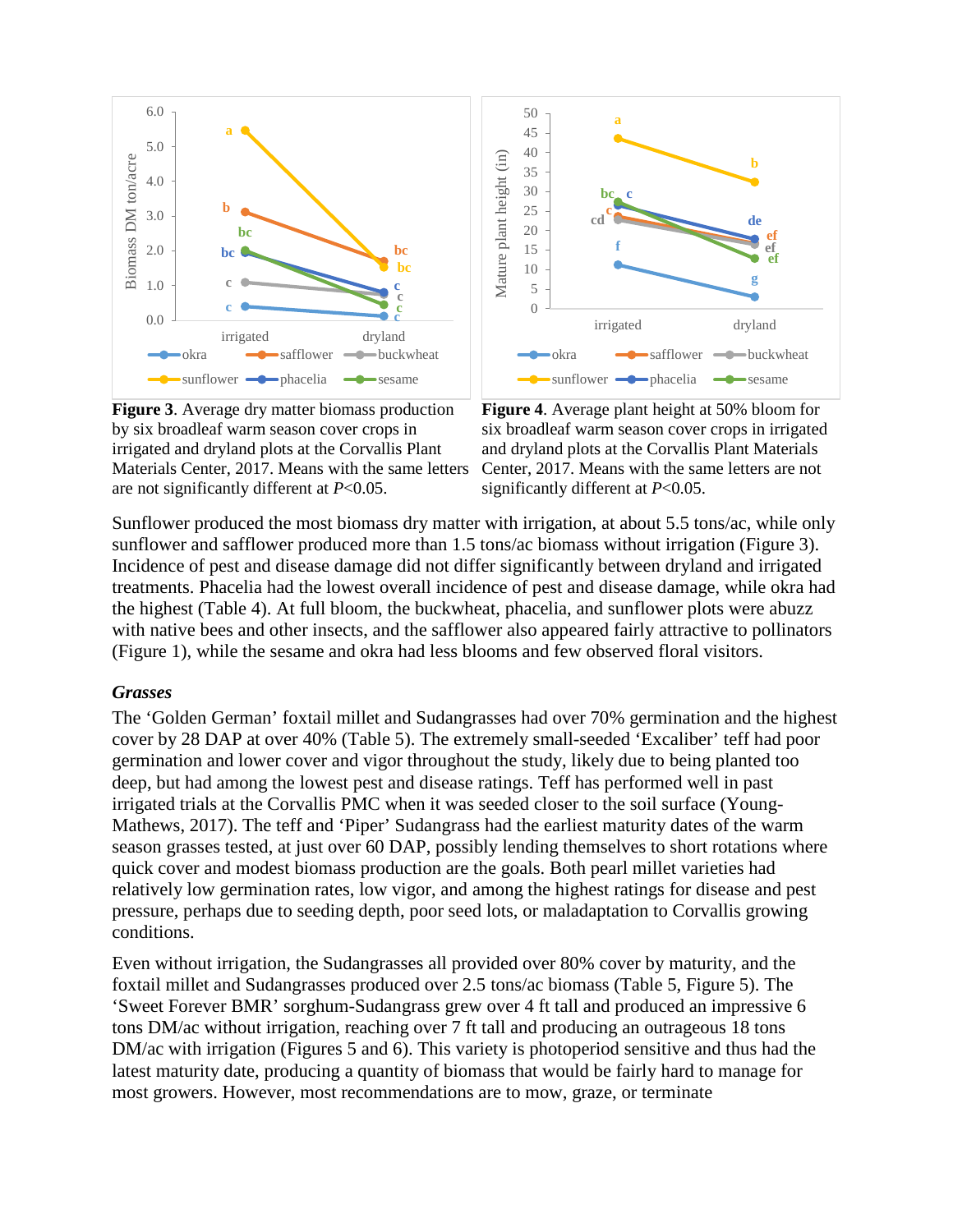| Crop                  | Variety                        |     | Cover $*$ at<br>$28$ DAP <sup>¥</sup> | 28 DAP | Germ at      | 50% Bloom<br>DAP |     |       | Cover at 50%<br><b>Bloom</b> |     |    | $Vigor^{\text{f}}$ |              | Disease <sup>f</sup> |              | $Pests^{\text{f}}$ |              |
|-----------------------|--------------------------------|-----|---------------------------------------|--------|--------------|------------------|-----|-------|------------------------------|-----|----|--------------------|--------------|----------------------|--------------|--------------------|--------------|
|                       |                                |     |                                       | $\%$   |              | Irrig            | Dry | Irrig |                              | Dry |    |                    |              |                      |              |                    |              |
| teff                  | Excaliber                      | 1.4 | d                                     | 25     | d            | 61               | 61  | 7.0   | <sub>b</sub>                 | 3.0 | h- | 3.4                | <sub>b</sub> | 0.3                  | <sub>b</sub> | 0.9                | $\mathbf{c}$ |
| pearl millet          | Tifleaf 3                      | 2.4 | bcd                                   | 50     | $\mathbf{c}$ | 92               | 92  | 9.0   | ab                           | 6.0 | ab | 3.5                | b            | 1.6                  | a            | 1.8                | <sub>a</sub> |
| pearl millet          | K Graze                        | 1.8 | cd                                    | 34     | d            | 92               | 92  | 8.5   | ab                           | 5.5 | ab | 3.4                | <sub>b</sub> | 1.6                  | a            | 1.7                | a            |
| foxtail millet        | Golden<br>German               | 4.9 | ab                                    | 91     | a            | 76               | 92  | 9.8   | ab                           | 6.8 | ab | 4.2                | a            | 0.4                  | b            | 1.0                | bc           |
| soghum-<br>Sudangrass | Sweet<br>Forever<br><b>BMR</b> | 4.1 | abc                                   | 73     | $\mathbf b$  | 105              | 117 | 10.0  | a                            | 8.5 | a  | 4.3                | a            | 1.4                  | a            | 1.4                | ab           |
| soghum-<br>Sudangrass | Sweet Six<br>Dry Stalk         | 5.0 | ab                                    | 76     | ab           | 84               | 84  | 10.0  | a                            | 8.3 | a  | 4.4                | a            | 1.1                  | a            | 1.4                | abc          |
| Sudangrass            | Piper                          | 6.6 | a                                     | 89     | a            | 61               | 61  | 9.3   | a                            | 8.5 | a  | 4.8                | a            | 1.1                  | a            | 1.6                | a            |

**Table 5**. Average cover, germination, days to 50% bloom, vigor, disease, and pests for seven warm season grass cover crops in irrigated and dryland plots at the Corvallis Plant Materials Center, 2017.

\*Visual estimate of ground cover, where 1=<10% and 10=90 to 100%; ¥Days after planting; £ Vigor, disease, and pests rated on a scale from 0 to 5, where 0=low vigor or no pest/disease damage and 5=high vigor or extensive pest/disease damage. Reported values are averages of biweekly ratings from germination to 50% anthesis for each species. †Means in columns followed by the same letters are not significantly different at *P*<0.05.

sorghum-Sudangrass when plants reach 3 to 4 feet tall, or before boot stage (Clark, 2007). We allowed the grasses to reach 50% anthesis before terminating in order to compare maturity dates, but growers could avoid this excessive biomass by taking multiple cuttings or terminating earlier.

Another management issue to resolve in the dryland plots is fertilization. We broadcast applied 60 lb N/ac as granular urea in early July, once true leaves had emerged, but without any precipitation or irrigation to water the fertilizer into the dryland plots, the pellets remained on the surface and most of the N likely volatilized as ammonia. The millets and Sudangrasses showed the most obvious growth response to fertilization in the irrigated plots, while dryland plots of these species showed symptoms of nitrogen deficiency (pale green to yellow leaves with tips turning brown), suggesting that their growth may have been stunted by N-deficiency in addition to the lack of soil moisture. We will attempt to remedy this in 2018 by either incorporating the fertilizer prior to planting, or using a urea fertilizer coated with sulfur or a stabilizer such as NBPT (such as in Agrotain<sup>R</sup>) to reduce volatilization (Jones et al., 2013).



**Figure 5**. Average biomass of irrigated and dryland warm season grass cover crops at the Corvallis Plant Materials Center in 2017. Critical value for comparison is 4.7 tons DM/ac at  $\alpha$ =0.05.



**Figure 6**. Average plant height at 50% anthesis for irrigated and dryland warm season grass cover crops at the Corvallis PMC, 2017. Means with the same letters are not significantly different at *P*<0.05.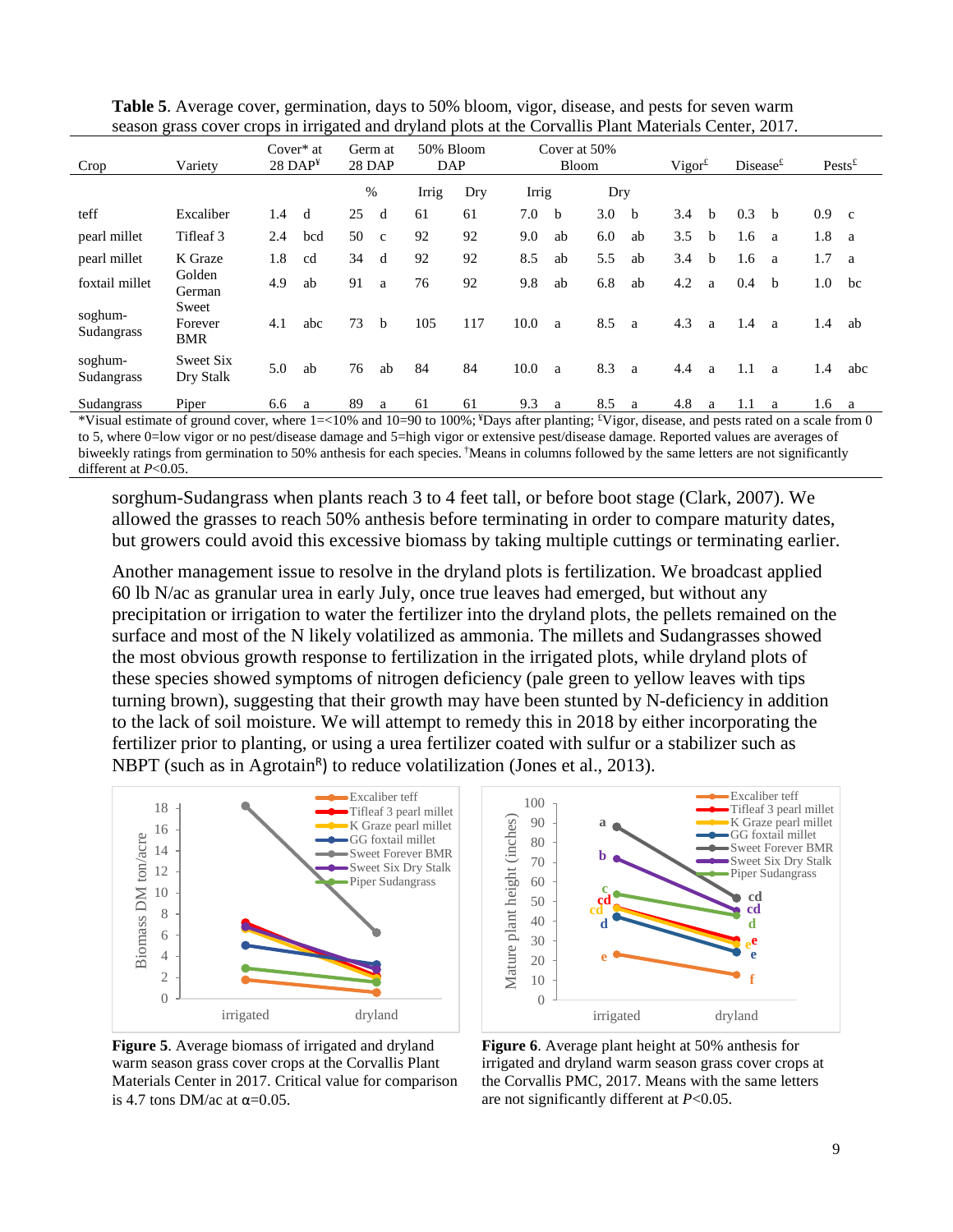|                 |                    |    | Germ<br>$Cover*$<br>at $28$<br>at $28$ |     |                 | 50%<br><b>Bloom</b> |              |     |              |            |                    |     |              |     |                    |               |    |
|-----------------|--------------------|----|----------------------------------------|-----|-----------------|---------------------|--------------|-----|--------------|------------|--------------------|-----|--------------|-----|--------------------|---------------|----|
| Crop            | Variety            |    | DAP <sup>Y</sup><br><b>DAP</b>         |     | Cover at 60 DAP |                     |              |     |              | <b>DAP</b> | $Vigor^{\text{f}}$ |     | Disease $t$  |     | $Pests^{\text{f}}$ |               |    |
|                 |                    |    | $\%$                                   |     |                 |                     | Irrig        | Dry |              | Irrig      | Dry                |     |              |     |                    |               |    |
| chickpea        | Desi               | 54 | $b+$                                   | 2.6 | ab              | 7.8                 | ab           | 3.5 | ab           | 48         | 48                 | 4.9 | a            | 0.1 | d                  | $0.2^{\circ}$ | d  |
| sunn hemp       | Tillage Sunn       | 50 | <sub>b</sub>                           | 1.8 | bc              | 6.3                 | abc          | 3.5 | ab           | 105        | 117                | 3.4 | bc           | 1.3 | bc                 | 2.4           | a  |
| guar            | Kinman             | 9  | $\mathbf{c}$                           | 1.0 | $\mathbf{c}$    | 1.0                 | $\mathbf{c}$ | 1.0 | b            | 70         | 70                 | 1.2 | d            | 1.8 | b                  | 2.5           | ab |
| soybean         | Viking 2265        | 54 | b                                      | 3.0 | ab              | 7.0                 | abc          | 5.8 | <sub>a</sub> | 70         | 70                 | 3.9 | b            | 0.7 | cd                 | 2.4           | a  |
| chickling vetch | <b>AC</b> Greenfix | 71 | a                                      | 4.1 | a               | 8.8                 | a            | 5.8 | - a          | 44         | 44                 | 4.9 | a            | 0.1 | d                  | 1.2           | cd |
| fenugreek       | $VNS^{\S}$         | 79 | a                                      | 1.8 | bc              | 5.3                 | bc           | 3.0 | ab           | 58         | 58                 | 3.1 | bc           | 0.8 | cd                 | 1.5           | bc |
| mung bean       | <b>VNS</b>         | 53 | b                                      | 1.5 | bc              | 5.5                 | abc          | 4.8 | ab           | 82         | 82                 | 2.8 | $\mathbf{c}$ | 2.2 | ab                 | 2.5           | a  |
| cowpea          | Iron & Clay        | 74 | a                                      | 1.9 | bc              | 8.0                 | ab           | 5.5 | a            | 117        | 117                | 3.3 | bc           | 2.6 | a                  | 2.0           | ab |

| <b>Table 6.</b> Average germination, cover, days to 50% bloom, vigor, disease, and pests for eight leguminous |
|---------------------------------------------------------------------------------------------------------------|
| warm season cover crops in irrigated and dryland plots at the Corvallis Plant Materials Center, 2017.         |

 $*$ Days after planting; \*Visual estimate of ground cover, where  $1 = < 10\%$  and  $10 = 90$  to  $100\%$ ;  $*$ Vigor, disease, and pests rated on a scale from 0 to 5, where 0=low vigor or no pest/disease damage and 5=high vigor or extensive pest/disease damage. Reported values are averages of biweekly ratings from germination to 50% bloom for each species; †Means in columns followed by the same letters are not significantly different at  $P<0.05$ ; <sup>§</sup>Variety not stated.

# *Legumes*

The fenugreek, chickling vetch, and cowpea had the best germination and establishment of the legumes at over 70%, and the chickling vetch, soybean, and chickpea had among the highest cover at 28 DAP (Table 6). By 60 DAP, only the chickling vetch, soybean, and cowpea had reached over 50% cover in the dryland plots, while the chickling vetch, cowpea, and chickpea had attained over 75% cover by that same date in the irrigated plots. Overall, chickling vetch and chickpea had the highest vigor and lowest pest and disease problems, and were the quickest to reach 50% bloom at less than 50 DAP. Establishment of both species was a bit patchy, however, so higher cover and biomass may be attained with seeding rates closer to the high end of the recommended range for each species (Table 1). Disease was highest in the cowpea and mung bean, and those same species, along with the guar, sunn hemp, and soybean, suffered the most insect damage. Guar had very poor germination, low vigor, provided little cover, and had high incidence of pests and disease, likely due to inadequate soil temperatures for germination and optimal growth in Corvallis; guar is reported to germinate best at soil temperatures of 70 to 86°F, and optimum temperature for root development is 77 to 95°F (Undersander et al., 1991). Mung bean had only moderate germination and cover, and fairly low vigor throughout the growing season; germination and growth requirements for mung bean are reported to be similar to soybean (Oplinger et al., 1990), so perhaps there is a different variety that would perform better in our region. An early June hail storm appeared to cause varying degrees of damage to the sesame, okra, 'K Graze' pearl millet, and all of the legumes except the chickling vetch, chickpeas, and fenugreek, but most plants seemed to recover by a couple weeks later.

Sunn hemp produced the most aboveground dry matter biomass, total nitrogen, and plant available nitrogen (PAN) with irrigation, but in the dryland plots its biomass was no higher than the soybean, cowpea, or mung bean, and it produced almost no PAN as the stems became more woody and the C:N ratio increased (Figures 7 through 10). 'AC Greenfix' chickling vetch biomass had the highest nitrogen content at 3.8 and 3.1% N for irrigated and dryland plots, respectively, while nitrogen content of the other legumes ranged from 1.1 to 2.9% N (data not shown). The higher N content meant that dryland chickling vetch produced an estimated 9 lb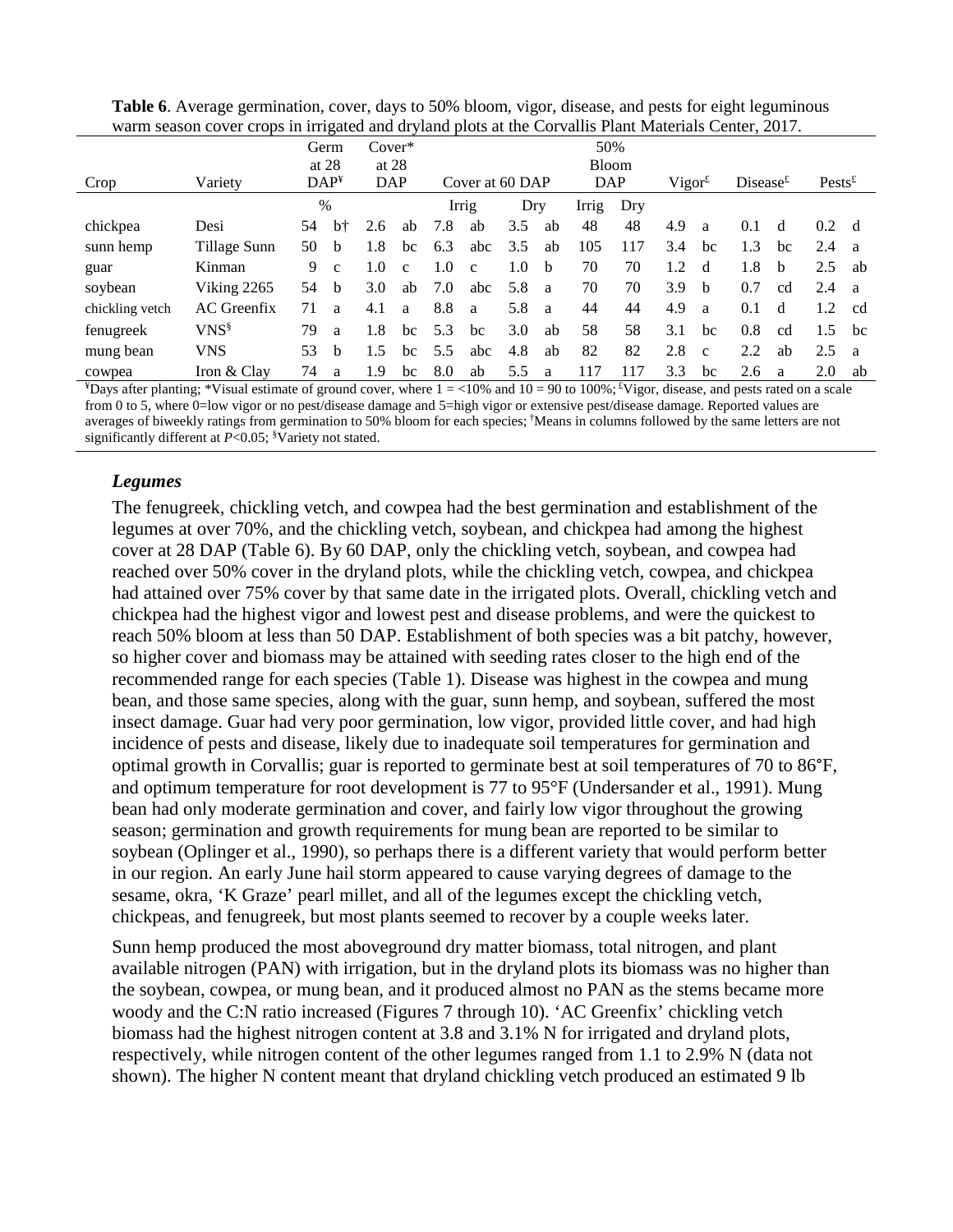

**Figure 7**. Average dry matter biomass production by eight leguminous warm season cover crops in irrigated and dryland plots at the Corvallis Plant Materials Center, 2017. Critical value for comparison is 1,797 pounds DM/ac at  $\alpha$ =0.05.



**Figure 8**. Average plant height at 50% bloom for eight leguminous warm season cover crops in irrigated and dryland plots at the Corvallis Plant Materials Center, 2017. Critical value for comparison is 4 inches at  $\alpha$ =0.05.

PAN/ac, while estimated PAN for subsequent crops was negligible from all other species under dryland conditions (Figure 10).

When we dug up a few plants in each of the legume plots in late August to make visual observations of nodulation on the roots, the chickling vetch and chickpeas appeared to have good nodulation, but nodulation was patchy on the soybean, cowpea, and sunn hemp, and fairly poor on the fenugreek and mung bean (although many plants were starting to senesce by this point so it was difficult to tell). Plants in the dryland plots generally had less nodulation than in the irrigated plots, and most nodules appeared dried out and inactive. The plants in the dryland plots also generally had less extensive or branched root systems, but deeper tap roots.



**Figure 9**. Total nitrogen in aboveground biomass of eight leguminous warm season cover crops in irrigated and dryland plots at the Corvallis Plant Materials Center, 2017.



**Figure 10**. Estimated plant available nitrogen in aboveground biomass of eight leguminous warm season cover crops in irrigated and dryland plots at the Corvallis Plant Materials Center, 2017.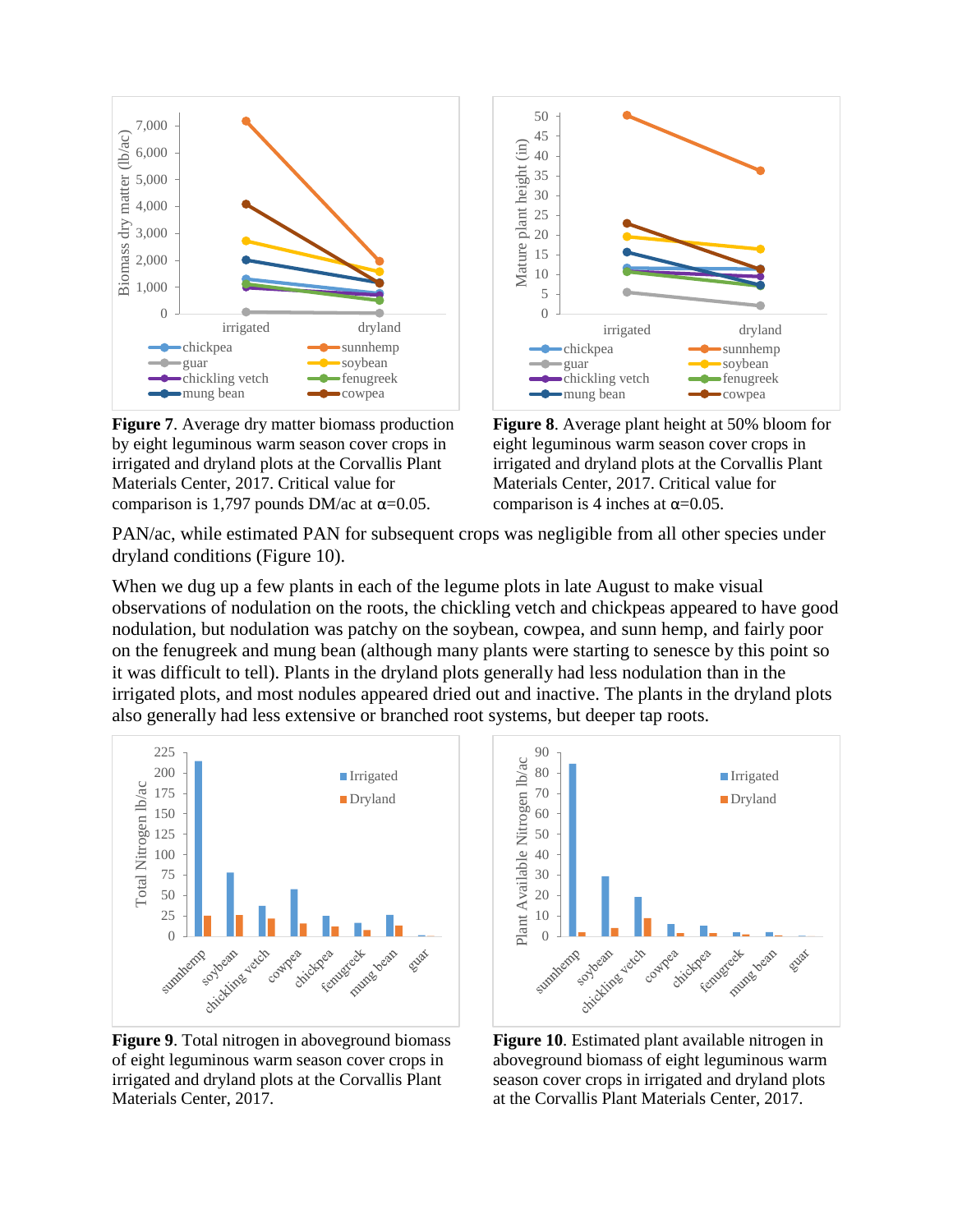Chickling vetch is an indeterminate bloomer, and the pretty little blue, purple, pink, and white pea-type flowers attracted many bumble bees, honey bees, hover flies, and other pollinators over a relatively long bloom period from early July to early August, particularly in irrigated plots (Figure 1). Chickpea had a similar bloom period, but the small pink flowers did not appear as attractive to pollinators. Very few or no pollinators were observed visiting the fairly inconspicuous flowers of the fenugreek, guar, soybean, mung bean, and cowpea.

#### **CONCLUSION**

Preliminary results suggest that there are a number of warm season cover crops that might be viable options for either irrigated or dryland production in western Oregon. So far, the following crops appear promising for use in dryland settings: Sudangrass and sorghum-Sudangrass hybrids, Golden German foxtail millet, safflower, sunflower, buckwheat, chickling vetch, soybean, cowpea, and chickpea. For short windows, buckwheat, phacelia, chickling vetch, chickpea, and Piper Sudangrass appear promising, both with and without irrigation. For providing forage for bees and other beneficial insects, buckwheat, phacelia, sunflower, safflower, and chickling vetch are good candidates. And for producing copious amounts of biomass as residue to smother weeds or to add organic matter to the soil, Sweet Forever BMR sorghum-Sudangrass is a good pick.

#### **LITERATURE CITED**

- 1. Andrews, N., D. Sullivan, J. Julian, and K. Pool. 2010. Organic fertilizer and cover crop calculator – West of the Cascades, v.4. Oregon State Univ., Small Farms Program, Corvallis, OR.<http://smallfarms.oregonstate.edu/calculator>
- 2. Barenbrug. 2011. Growing teff. Barenbrug USA, Tangent, OR. [http://teffgrass.com/growing](http://teffgrass.com/growing-teff)[teff](http://teffgrass.com/growing-teff)
- 3. Campbell, C.G. 1997. Grass pea: *Lathyrus sativus* L. Promoting the conservation and use of underutilized and neglected crops. 18. Institute of Plant Genetics and Crop Plant Research, Gatersleben/International Plant Genetic Resources Institute, Rome, Italy.
- 4. Clark, A. (ed). 2007. Managing cover crops profitably, 3rd edition. Handbook 9. Sustainable Agriculture Research & Education (SARE) program, College Park, MD. [http://www.sare.org/Learning-Center/Books/Managing-Cover-Crops-Profitably-3rd-](http://www.sare.org/Learning-Center/Books/Managing-Cover-Crops-Profitably-3rd-Edition/Text-Version)[Edition/Text-Version](http://www.sare.org/Learning-Center/Books/Managing-Cover-Crops-Profitably-3rd-Edition/Text-Version)
- 5. Creech, E., M. Laca, J. Barnhill, and S. Olsen. 2012. Teff hay production guidelines for Utah. Utah State Univ. Coop. Extension, Logan, UT. http://digitalcommons.usu.edu/cgi/viewcontent.cgi?article=2397&context=extension\_curall
- 6. Dalton, M.M., K.D. Dello, L. Hawkins, P.W. Mote, and D.E. Rupp. 2017. The Third Oregon Climate Assessment Report, Oregon Climate Change Research Institute, College of Earth, Ocean and Atmospheric Sciences, Oregon State University, Corvallis, OR.
- 7. Darby, H. 2004. Fenugreek: an ancient forage with a new twist. In: NODPA News, Vol. 4, Issue 1. Northeast Organic Dairy Producers Alliance, Deerfield, MA.
- 8. Darby, H. 2006. Integration of forage fenugreek into the Northeast cropping system. SARE grant final report. Univ. of Vermont Extension, St. Albans, VT. https://mysare.sare.org/sare\_project/one04-018/?page=final
- 9. Delate, K. 2013. Mungbeans. In: Alternative Agriculture. Iowa State Univ. Extension and Outreach, Ames, IA.

<https://www.extension.iastate.edu/alternativeag/cropproduction/mungbeans.html>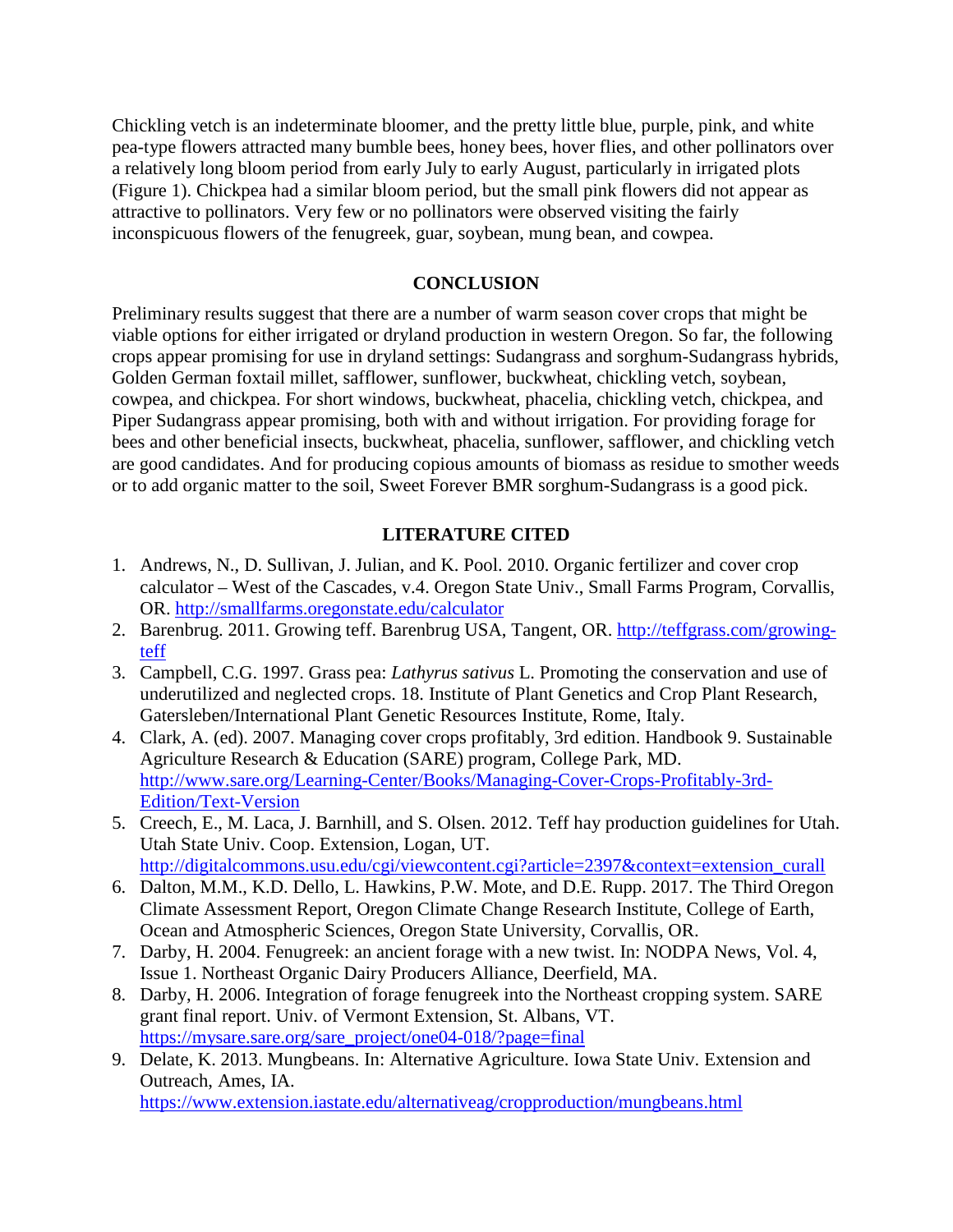- 10. Ernst, T., and D. Drost. 2012. Okra in the garden. Utah State Univ. Cooperative Extension, Logan, UT.
- 11. Fleury, D. 2016. Seeding tips for chickpeas. Saskatchewan Pulse Growers, Saskatoon, Canada. [http://proof.saskpulse.com/files/general/160413\\_Tips\\_for\\_seeding\\_chickpeas.pdf](http://proof.saskpulse.com/files/general/160413_Tips_for_seeding_chickpeas.pdf)
- 12. Green Cover Seed. 2017. Cover crop and forage species. Green Cover Seed, Bladen, NE. <https://greencoverseed.com/species/list>
- 13. Hearne, T. 2012. Which vetch is right for you? Osborne Seed Company, Mt Vernon, WA. [http://vegtrials.blogspot.com/2012/03/which-vetch-is-right-for-you.html#!/2012/03/which](http://vegtrials.blogspot.com/2012/03/which-vetch-is-right-for-you.html#!/2012/03/which-vetch-is-right-for-you.html)[vetch-is-right-for-you.html](http://vegtrials.blogspot.com/2012/03/which-vetch-is-right-for-you.html#!/2012/03/which-vetch-is-right-for-you.html)
- 14. Hemphill, D. 2010. Okra (*Abelmoschus esculentus*). Oregon vegetables. Dept. of Horticulture, Oregon State Univ., Corvallis. [http://horticulture.oregonstate.edu/content/okra-](http://horticulture.oregonstate.edu/content/okra-0)[0](http://horticulture.oregonstate.edu/content/okra-0)
- 15. Heuzé, V., G. Tran, P. Hassoun, M. Lessire, and F. Lebas. 2016. Grass pea (*Lathyrus sativus*). Feedipedia, a program by INRA, CIRAD, AFZ and FAO. <http://www.feedipedia.org/node/285>
- 16. Islam, M.A. 2013. Fenugreek has potential to use as a forage crop. In: Proceedings, 2013 Western Alfalfa & Forage Symposium, Reno, NV, 11-13, December, 2013. UC Cooperative Extension, Plant Sciences Dept., Univ. of California, Davis, CA. [http://alfalfa.ucdavis.edu](http://alfalfa.ucdavis.edu/)
- 17. Jones, C., B.D. Brown, R. Engel, D. Horneck, and K. Olson-Rutz. 2013. Factors affecting nitrogen fertilizer volatilization. EB0208. Montana State Univ. Extension, Bozeman.
- 18. Joy, R., and J.S. Peterson. 2005. Plant guide for sunn hemp (*Crotalaria juncea*). USDA-NRCS Plant Materials Center, Hoolehua, HI and USDA-NRCS National Plant Data Center, Baton Rouge, LA.
- 19. Kilian, R. 2016. Lacy phacelia (*Phacelia tanacetifolia*): a native annual forb for conservation use in Montana and Wyoming. Plant Materials Technical Note no. MT-113. USDA-NRCS Plant Materials Center, Bridger, MT.
- 20. Liebig, M., and H. Johnson (eds.). 2016. Cover crop chart (v. 2.1). USDA-ARS, Northern Great Plains Research Laboratory, Mandan, ND. [https://www.ars.usda.gov/plains](https://www.ars.usda.gov/plains-area/mandan-nd/ngprl/docs/cover-crop-chart/)[area/mandan-nd/ngprl/docs/cover-crop-chart/](https://www.ars.usda.gov/plains-area/mandan-nd/ngprl/docs/cover-crop-chart/)
- 21. Montesano, N. 2015. Water rights a forbidding tangle in the West. Yamhill Valley News Register, McMinnville, OR. Aug. 18, 2015. [https://newsregister.com/water-rights](https://newsregister.com/water-rights-forbidding-tangle-in-west)[forbidding-tangle-in-west](https://newsregister.com/water-rights-forbidding-tangle-in-west)
- 22. Norberg, O.S., C.C. Shock, and E.B.G. Feibert. 2010. Growing irrigated soybeans in the Pacific Northwest. EM 8996. Oregon State Univ. Extension Service, Corvallis, OR. <http://extension.oregonstate.edu/malheur/sites/default/files/soybean.pdf>
- 23. Oelke, E.A., E.S. Oplinger, D.H. Putnam, B.R. Durgan, J.D. Doll, and D.J. Undersander. 1990. Millets. In: Alternative field crops manual. Univ. of Wisconsin and Univ. of Minnesota Cooperative Extension.<https://hort.purdue.edu/newcrop/afcm/millet.html>
- 24. Oelke, E.A., E.S. Oplinger, T.M. Teynor, D.H. Putnam, J.D. Doll, K.A. Kelling, B.R. Durgan, and D.M. Noetzel. 1992. Safflower. In: Alternative field crops manual. Univ. of Wisconsin and Univ. of Minnesota Cooperative Extension. <https://hort.purdue.edu/newcrop/afcm/safflower.html>
- 25. Oplinger, E.S., L.L. Hardman, A.R. Kaminski, S.M. Combs, and J.D. Doll. 1990. Mungbean. In: Alternative field crops manual. Univ. of Wisconsin and Univ. of Minnesota Cooperative Extension.<https://hort.purdue.edu/newcrop/afcm/mungbean.html>